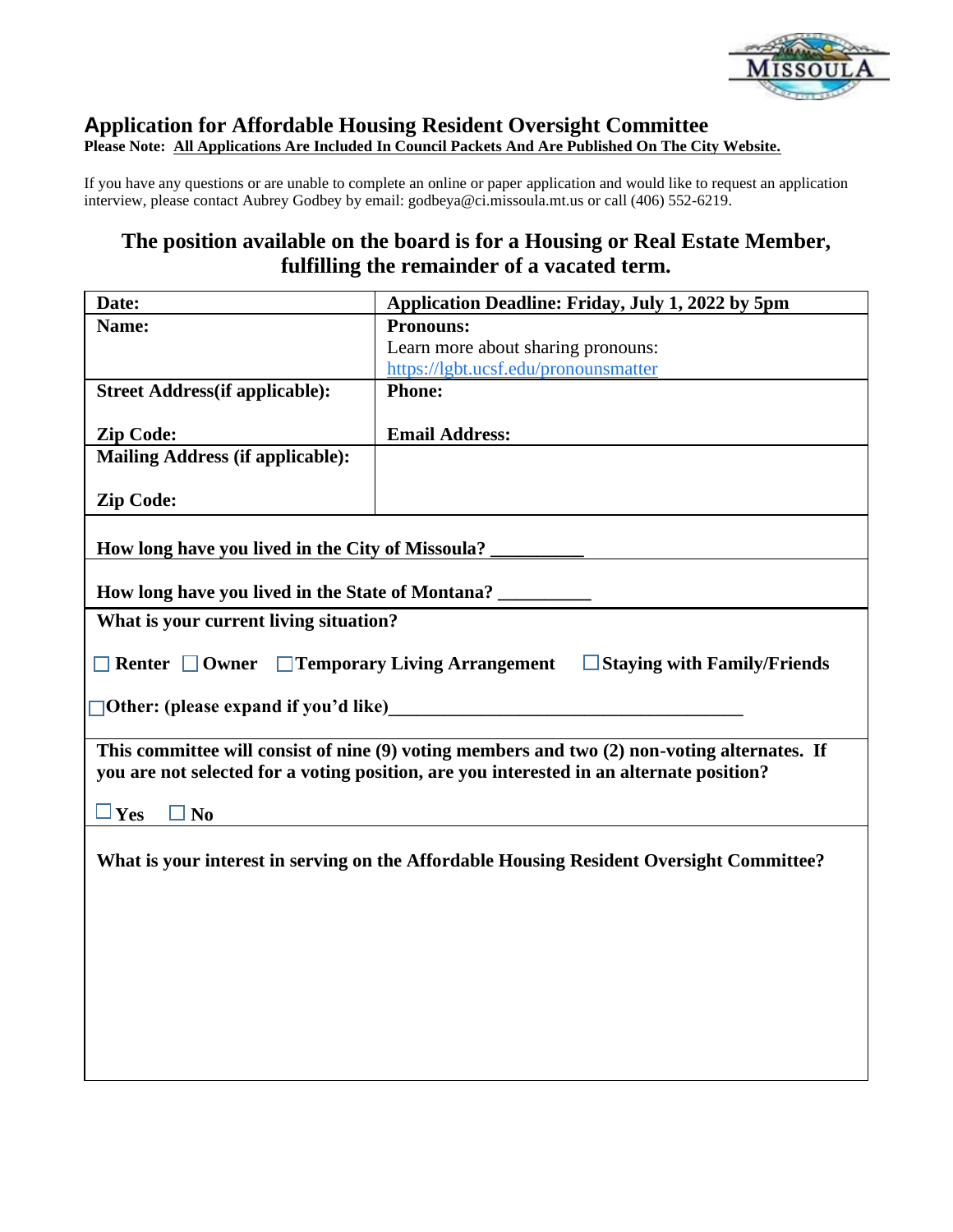**What skills and perspective will you bring to or draw on as a member of the Affordable Housing Resident Oversight Committee? Please include any experiences (lived and/or professional) or familiarity you have with affordable housing, zoning, funding, housing policy, or other relevant skills.**

**Describe your vision of a successful Affordable Housing Resident Oversight Committee.**

**Why, in your opinion, are people in our community (Black, Indigenous, People of Color, those with lower incomes, young people, elderly people, etc.) being disproportionately affected by the affordable housing crisis in Missoula?**

**Please provide a brief summary of your background (such as life, work, educational, or volunteer experience that feels relevant to this opportunity).**

*On Monday, July 20, 2020 City Council adopted the Affordable Housing Trust Fund Ordinance and Funding Commitments Resolution. The Ordinance outlines the membership roles required for this committee. Please indicate below which roles apply to you.*